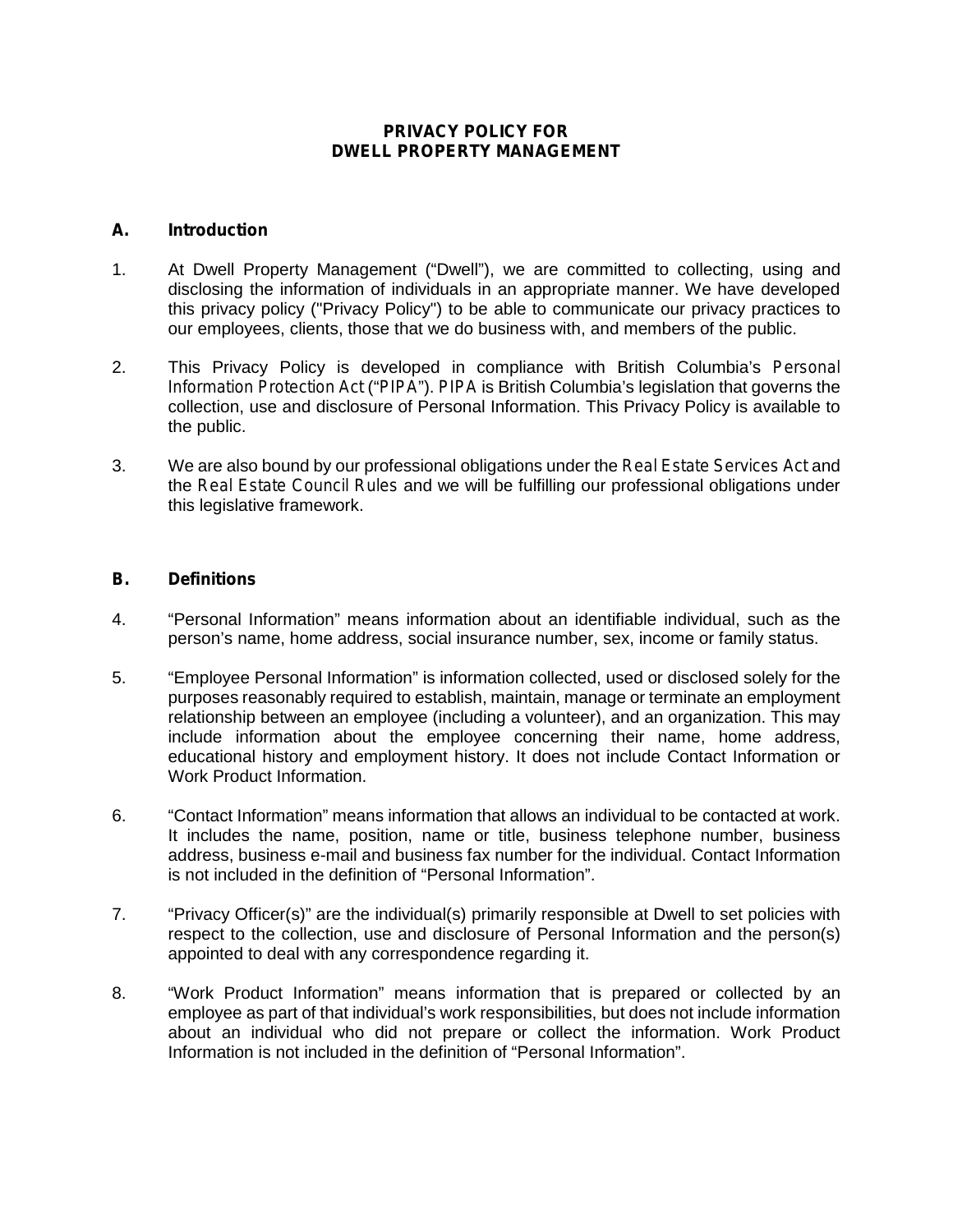# **C. Organizations to Which the Policy Applies**

9. This Privacy Policy pertains to Dwell Property Management ("Dwell").

## **D. Why we Collect and use Personal Information**

- 10. We collect, use and disclose Personal Information in order to run our business and serve our clients. As strata agents, we collect, use and disclose Personal Information necessary to fulfill our statutory and contractual obligations. This Personal Information may include, but is not limited to the following:
	- (a) names, addresses and phone numbers;
	- (b) banking or credit card information;
	- (c) emergency contact information;
	- (d) names of family members living with an owner or occupying the strata lot;
	- (e) debts owed to the strata corporation by an owner; and
	- (f) vehicle license numbers.

### **E. Limits on the Collection, Use and Disclosure of Personal Information**

- 11. It is our policy to only collect, use and disclose Personal Information that is necessary to fulfill our purposes as a property management company. We will not collect, use or disclose information except for the identified purposes unless we seek further consent from the individual or it is otherwise allowed by law.
- 12. If we retain another organization to do work for us that involves providing them with Personal Information, we will ensure that the other organization commits to providing services that adhere to this Privacy Policy.
- 13. We will disclose Personal Information where authorized to do so by *PIPA* and where required by law.
- 14. We will not sell or rent Personal Information to anyone.

## **F. How Dwell obtains Consent to Collect, Use and Disclose Personal Information**

- 15. We will obtain the consent of individuals to collect, use or disclose their Personal Information, except when we are legally authorized or required by law to do so without consent.
- 16. Pursuant to section 12 of *PIPA*, we will collect, use and/or disclose Personal Information without consent from the individual if:
	- (a) doing so is clearly in the interests of the individual and consent cannot be obtained in a timely way;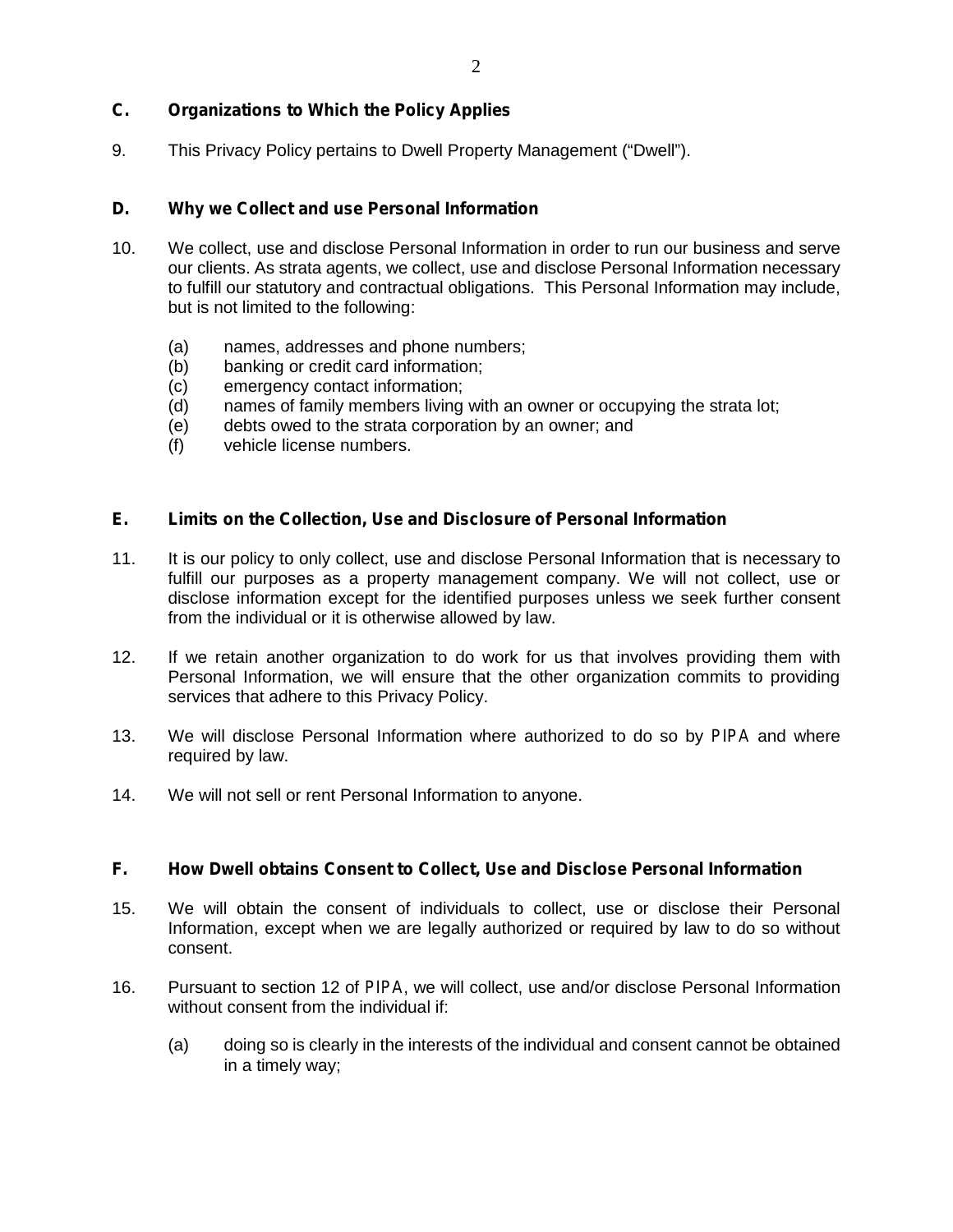- (b) doing so is necessary for the medical treatment of the individual and the individual is unable to give consent;
- (c) it is reasonable to expect that obtaining the consent of an individual would compromise the availability or the accuracy of the Personal Information and the collection is reasonable for an investigation or a proceeding, such as bylaw enforcement proceedings by a strata corporation;
- (d) it is necessary in order to collect a debt owing to Dwell or one of its clients or for Dwell or one of its client to repay an individual money owed to them by Dwell or one of its clients;
- (e) the Personal Information is available to the public from a source prescribed for the purposes of section 12 of *PIPA*;
- (f) the disclosure is made under an enactment of British Columbia or Canada;
- (g) the disclosure is to a public body or a law enforcement agency in Canada, concerning an offence under the laws of Canada or a province, to assist in an investigation, or in the making of a decision to undertake an investigation to determine whether the offence has taken place, or to prepare for the laying of a charge or the prosecution of an offence.
- (h) there are reasonable grounds to believe that compelling circumstances exist that affect the health or safety of any individual and if notice of disclosure is mailed to the last known address of the individual to whom the Personal Information relates;
- (i) the disclosure is for the purpose of contacting next of kin or a friend of an injured, ill or deceased individual;
- (j) the disclosure is to a lawyer who is representing Dwell or one of its clients;
- (k) the disclosure is authorized by law; or
- (l) the collection, use or disclosure of Personal Information was without consent, but allowed for under one of the exceptions under *PIPA*.
- 17. Dwell may collect Personal Information on behalf of strata corporations and other clients without the consent of the individual to whom the Personal Information relates if:
	- (a) the individual previously consented to the collection of the Personal Information by one of our clients, (including but not limited to a strata corporation); and
	- (b) the Personal Information is disclosed to or collected by Dwell solely
		- (i) for the purpose for which the information was previously collected; and (ii) to assist Dwell carry out work on behalf of the other organization.
		- to assist Dwell carry out work on behalf of the other organization.
- 18. Individuals can consent orally, in writing or electronically to the collection, use and disclosure of their Personal Information.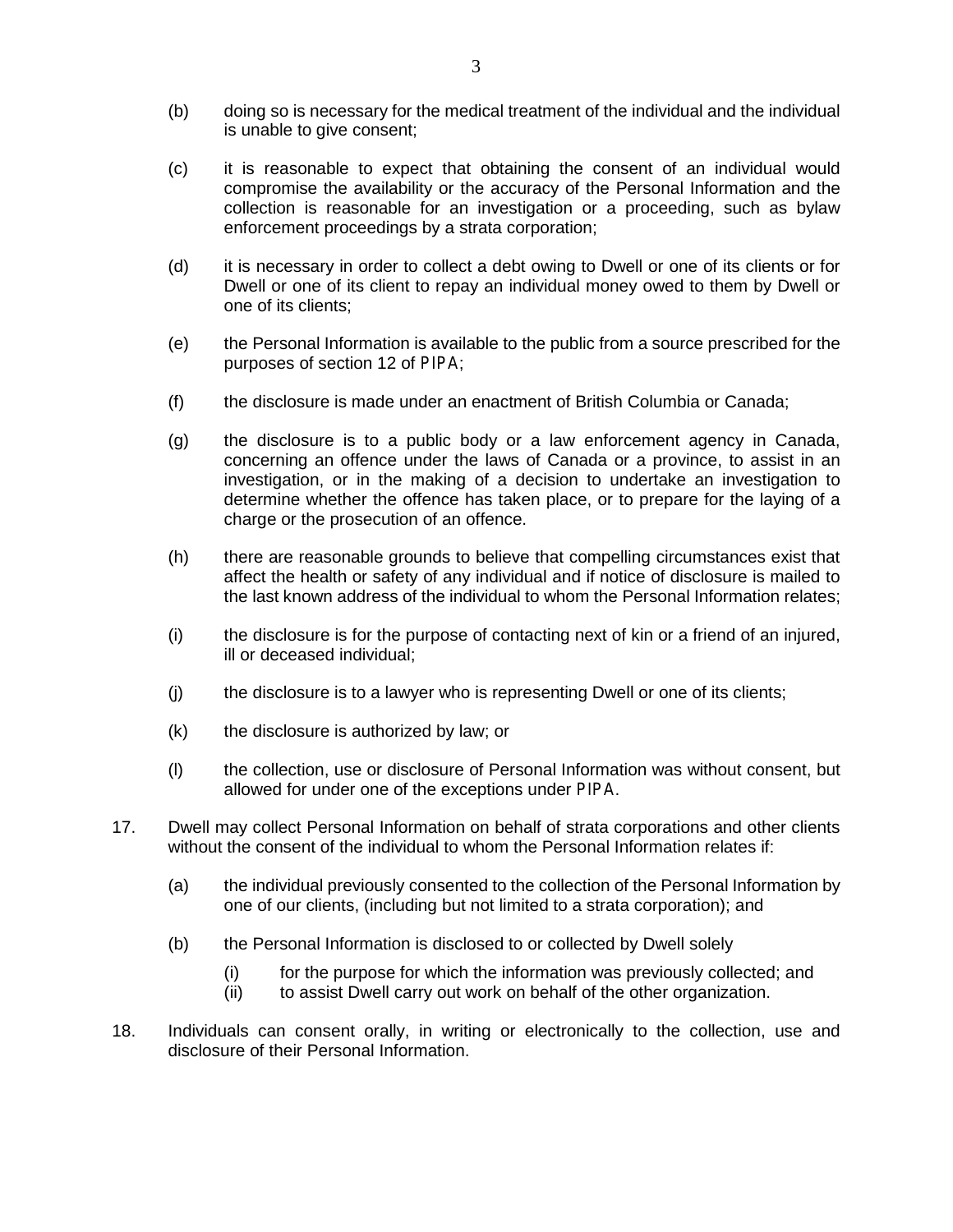- 19. Individuals are considered to have given implied consent when the purpose for us collecting, using or disclosing Personal Information is obvious and the individual voluntarily provides Personal Information for that obvious purpose.
- 20. We will tell individuals the purpose for collecting Personal Information and give them a chance to refuse to give us their Personal Information, or the chance to withdraw their consent later.
- 21. Individuals may withdraw their consent at any time by giving our organization reasonable notice. Individuals cannot withdraw consent when doing so will frustrate performance of a legal obligation, such as a contract between the individual and our organization. An example of frustrating legal performance would be an owner withdrawing use of their financial information when the strata corporation is involved in collection proceedings.
- 22. If an individual withdraws their consent for use of his or her Personal Information we will advise them of the likely consequences of withdrawing their consent. For instance, withdrawing consent to the use of emergency contact information would leave us unable to contact their relatives or friends in the event of an emergency.

### **G. Employee Information**

- 23. With respect to Employee Personal Information, *PIPA* allows our organization to collect use or disclose employee Personal Information without consent if it is reasonable for the purposes of establishing, managing or terminating an employment relationship between our organization and the individual.
- 24. Dwell will not disclose Employee Personal Information without the consent of the individual except if the disclosure is reasonable for the purposes of establishing, managing, or terminating an employment relationship between Dwell and the individual; or
	- (a) doing so is clearly in the interests of the individual and consent cannot be obtained in a timely way;
	- (b) doing so is necessary for the medical treatment of the individual and the individual is unable to give consent;
	- (c) it is reasonable to expect that obtaining the consent of an individual would compromise the availability or the accuracy of the Personal Information and the collection is reasonable for an investigation or a proceeding, such as bylaw enforcement proceedings by a strata corporation;
	- (d) it is necessary in order to collect a debt owing to Dwell or one of its clients or for Dwell or one of its client to repay an individual money owed to them by Dwell or one of its clients;
	- (e) the Personal Information is available to the public from a source prescribed for the purposes of section 12 of *PIPA*;
	- (f) the disclosure is made under an enactment of Canada or a province;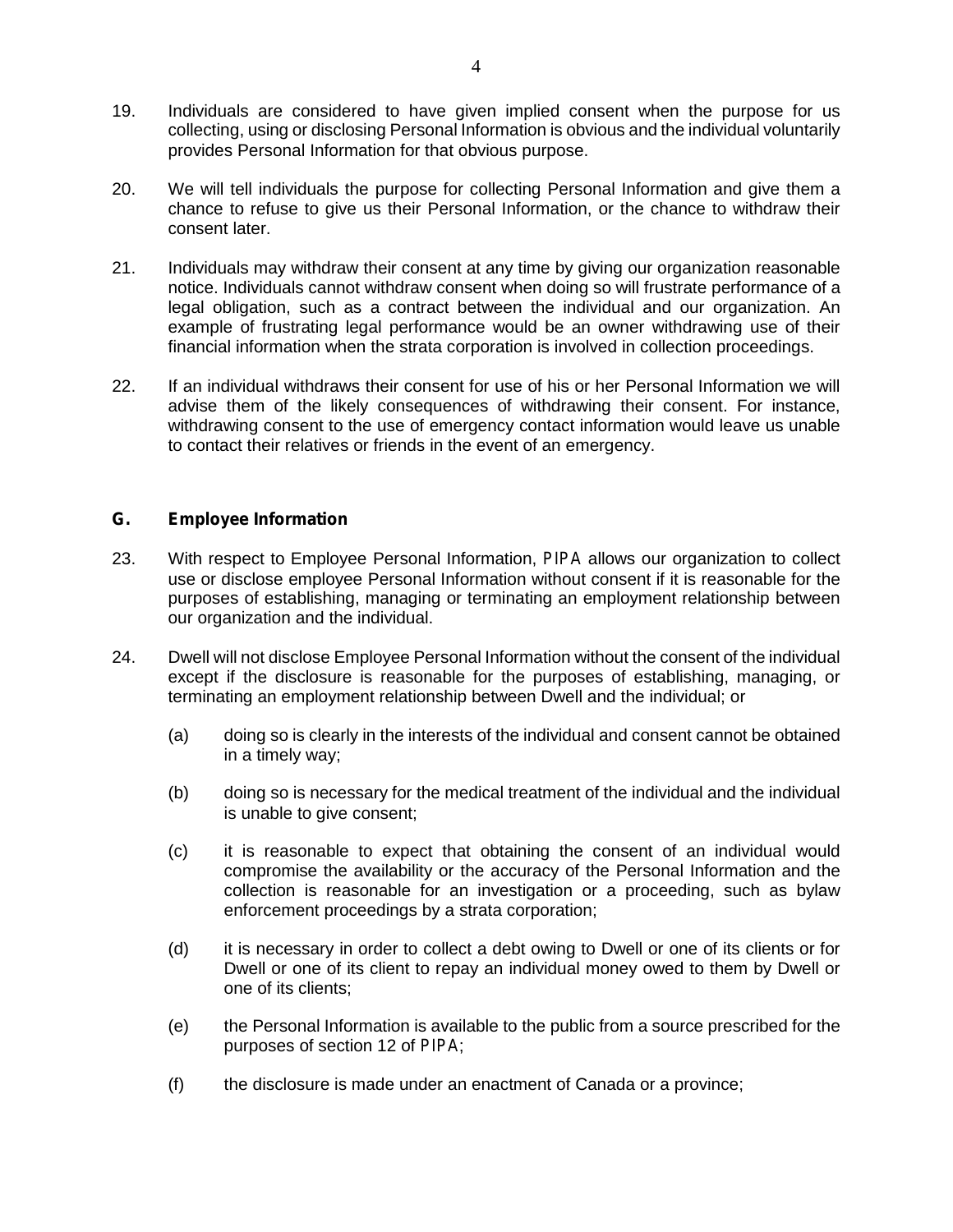- (g) the disclosure is to a public body or a law enforcement agency in Canada, concerning an offence under the laws of Canada or a province, to assist in an investigation, or in the making of a decision to undertake an investigation to determine whether the offence has taken place, or to prepare for the laying of a charge or the prosecution of an offence;
- (h) there are reasonable grounds to believe that compelling circumstances exist that affect the health or safety of any individual and if notice of disclosure is mailed to the last known address of the individual to whom the Personal Information relates; and
- (i) the disclosure is necessary to determine the suitability of an employee to receive an honour, award or similar benefit.

### **H. Transfer of Personal Information in the Sale of an Organization or its Business Assets**

25. Dwell may disclose Personal Information pursuant to section 20 of *PIPA*, regarding its employees, clients, customers, officers and shareholders without their consent. This disclosure would take place if a business transaction is being considered or undertaken.

## **I. How long will Dwell Retain Personal Information?**

- 26. Dwell will keep Personal Information used by Dwell to make a decision that directly affects individuals for at least one year after Dwell makes that decision.
- 27. Subject to the one-year retention requirement, Dwell will only retain Personal Information for as long as necessary to fulfill a legal or business purpose. Dwell takes instructions from its clients, such as strata corporations, when it is deciding how long to retain documentation on behalf of the client.

#### **J. How we keep Personal Information Secure**

- 28. Personal Information in Dwell's custody will be kept secure. We have security arrangements to prevent against risks such as unauthorized access, collection, use, disclosure, copying modification or disposal of Personal Information. The main ways that we keep Personal Information secure is as follows:
	- (a) locking file cabinets and offices;
	- (b) leaving a clean desk;
	- (c) allowing only authorized persons to access files;
	- (d) taking steps to ensure that portable storage devices, such as laptops, cannot be easily stolen;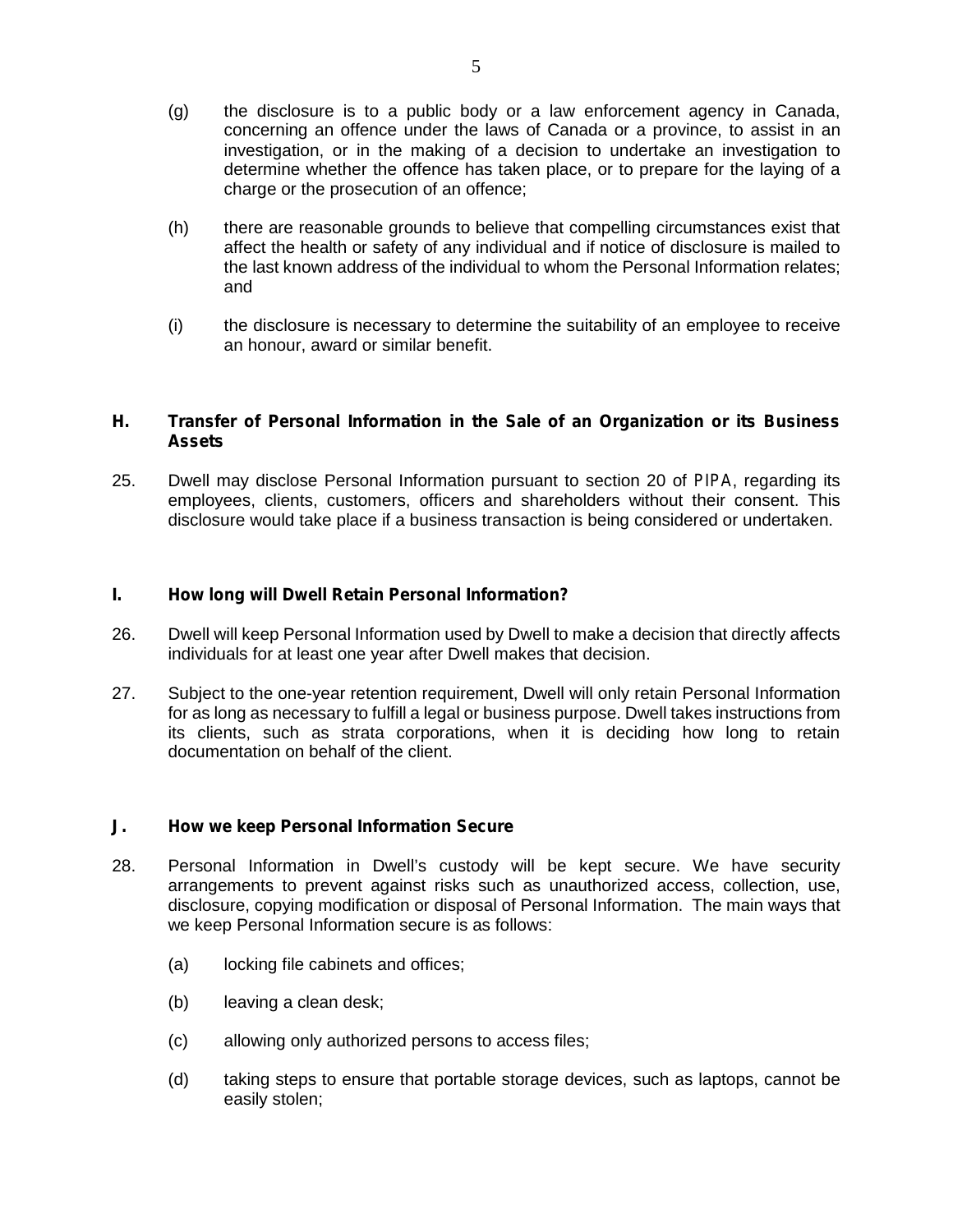- (e) ensuring that email addresses used for business purposes are only accessible by the appropriate individuals;
- (f) ensuring that confidential information is not left in a vehicle or gym locker where it can be easily stolen;
- (g) ensuring that only the minimum number of people have access to certain documentation and only for a proper purpose (such as employee files);
- (h) physically destroying memory storage devices or properly erasing them when destroying computers or other electronic devices;
- (i) destroying information after it is no longer required;
- (j) shredding papers; and
- (k) ensuring that all third parties hired to collect, use or disclose Personal Information are aware of and bound by Dwell's Privacy Policy.
- 29. We also take steps to keep Personal Information secure when it is being destroyed, including hiring a third party company to remove and destroy confidential materials.

### **K. How we Ensure that Personal Information is Accurate and Request for Correction**

- 30. We take reasonable steps to ensure that the Personal Information we collect, use and disclose is accurate. At times, we may write to individuals to ask them to correct any errors or omissions in their Personal Information that is under Dwell's control.
- 31. Pursuant to section 24 of *PIPA*, an individual has the right to request that that Dwell correct an error or omission in his or her Personal Information if that Personal Information is about the same individual and in the control of the Dwell. If Dwell is satisfied that an individual's request for correction is reasonable, we will correct the Personal Information as soon as reasonably possible. Dwell will, as soon as reasonably possible, send an individual's corrected Personal Information to each organization it was disclosed to during the year before it was corrected.
- 32. If Dwell does not correct an individual's Personal Information, we will note the requested correction on copies of the Personal Information under our custody or control.

#### **L. How we Provide Individuals with Access to Their Personal Information Under Our Control or Custody**

- 33. Individuals have the right to access their Personal Information under our custody or control. A request for access must be made in writing. Dwell may require individuals to prove their identity before giving them access to their Personal Information.
- 34. Dwell, upon specific request, will give individuals their Personal Information under our control, information about the ways in which their information is or has been used, and the